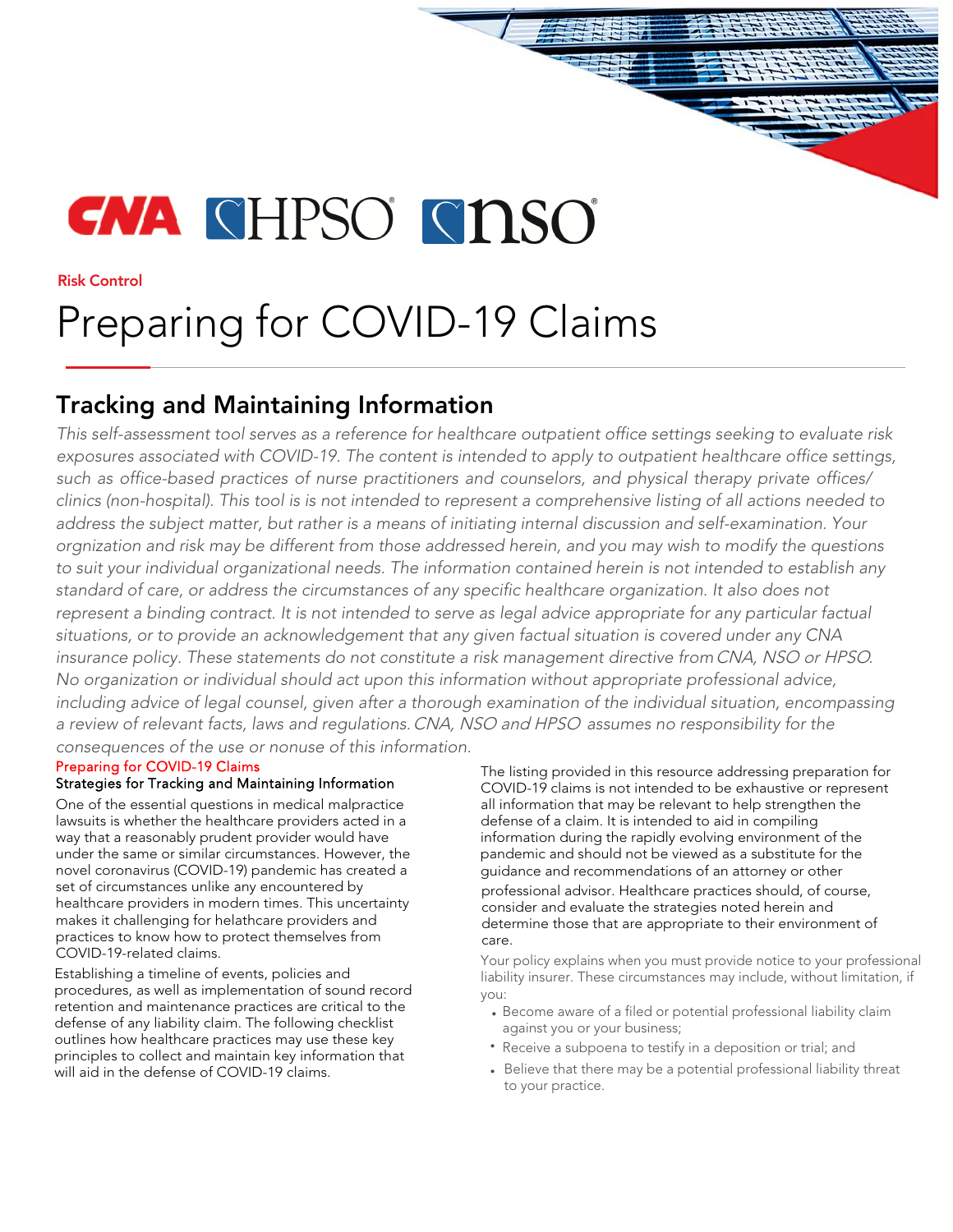The following activities are presented for your consideration and are intended to assist in guiding this assessment. It also should be adapted to the circumstances presented by your practice.

#### COVID-19 Timeline

Collect information from: Emergency response leader, practice administrator, risk manager or owner.

|                                                                                                                                              | Yes/No          |                 |
|----------------------------------------------------------------------------------------------------------------------------------------------|-----------------|-----------------|
| A. Identify Key Personnel and Establish Local Timeline                                                                                       | (if applicable) | <b>Comments</b> |
| Who are the personnel responsible for the coordination of the                                                                                |                 |                 |
| practice's COVID-19 response?                                                                                                                |                 |                 |
| Create the COVID-19 response timeline:                                                                                                       |                 |                 |
| When did the practice have its first symptomatic patient?                                                                                    |                 |                 |
| Was the patient/client confirmed by laboratory testing to have COVID-19?                                                                     |                 |                 |
| - If "Yes," was testing pre- or post-mortem?                                                                                                 |                 |                 |
| If not confirmed by laboratory testing, was the patient/client                                                                               |                 |                 |
| diagnosed by a healthcare provider based solely upon symptoms?                                                                               |                 |                 |
| Who was notified about that patient? How? When?                                                                                              |                 |                 |
| Upon notification, did the practice notify state/local health department                                                                     |                 |                 |
| officials? If so, document any instructions provided and subsequent actions                                                                  |                 |                 |
| taken.                                                                                                                                       |                 |                 |
| Be sure to determine when precisely:                                                                                                         |                 |                 |
| - The practice was mandated to close for emergency procedures                                                                                |                 |                 |
| only, per state/local authority guidance.                                                                                                    |                 |                 |
| - Visitors were restricted from the practice.                                                                                                |                 |                 |
| - Practice events open to the public were canceled.                                                                                          |                 |                 |
| - Additional cleaning procedures were implemented.                                                                                           |                 |                 |
| - When state/local authorities permitted non-emergency care to resume.                                                                       |                 |                 |
| Was additional PPE requested?                                                                                                                |                 |                 |
| When was the PPE requested, and from whom?                                                                                                   |                 |                 |
| When was PPE received?                                                                                                                       |                 |                 |
|                                                                                                                                              |                 |                 |
|                                                                                                                                              | Yes/No          |                 |
| <b>B. New Policies and Procedures Adopted</b>                                                                                                | (if applicable) | <b>Comments</b> |
| Did the practice modify its existing policies and procedures to                                                                              |                 |                 |
| address COVID-19?                                                                                                                            |                 |                 |
| - If so, which policies, and when?                                                                                                           |                 |                 |
| - What circumstances necessitated the revisions?                                                                                             |                 |                 |
| - Were staff trained on the policy modifications and is training documented?                                                                 |                 |                 |
| C. Instructions and Guidance Received from Federal and State                                                                                 | Yes/No          |                 |
| Government                                                                                                                                   | (if applicable) | <b>Comments</b> |
| Did the practice receive any specific instructions or guidance from local,                                                                   |                 |                 |
| state, or federal governmental agencies or public health authorities?                                                                        |                 |                 |
| - If so, describe the circumstances.                                                                                                         |                 |                 |
| D. Communications Regarding Response and Suspected                                                                                           | Yes/No          |                 |
| and Confirmed Cases                                                                                                                          | (if applicable) | <b>Comments</b> |
| Did the practice follow its communications plan as set forth in the<br>communications policies and procedures? If no internal communications |                 |                 |
|                                                                                                                                              |                 |                 |
| policy exists, did the practice follow a plan recommended by an external<br>organization or expert (e.g., CDC)?                              |                 |                 |
| Did the practice maintain copies of any written internal and external                                                                        |                 |                 |
| communications with patients, family members, any governmental entities,                                                                     |                 |                 |
| or the public, and contemporaneous notes regarding verbal                                                                                    |                 |                 |
| communications, to the extent such exist?                                                                                                    |                 |                 |
|                                                                                                                                              | Yes/No          |                 |
| E. Patient Information and Record Collection                                                                                                 | (if applicable) | <b>Comments</b> |
| Collect information about each patient who tested positive for COVID-19:                                                                     |                 |                 |
| When did the patient/client believe that COVID-19 was contracted?                                                                            |                 |                 |
| When was the patient/client tested for COVID-19?                                                                                             |                 |                 |
| What procedures were implemented upon diagnosis?                                                                                             |                 |                 |
| What treatment plan was implemented (review the patient's healthcare                                                                         |                 |                 |
| information record)?                                                                                                                         |                 |                 |
| Are there any possible theories of exposure?                                                                                                 |                 |                 |
| Did the patient have any co-morbidities?                                                                                                     |                 |                 |
|                                                                                                                                              |                 |                 |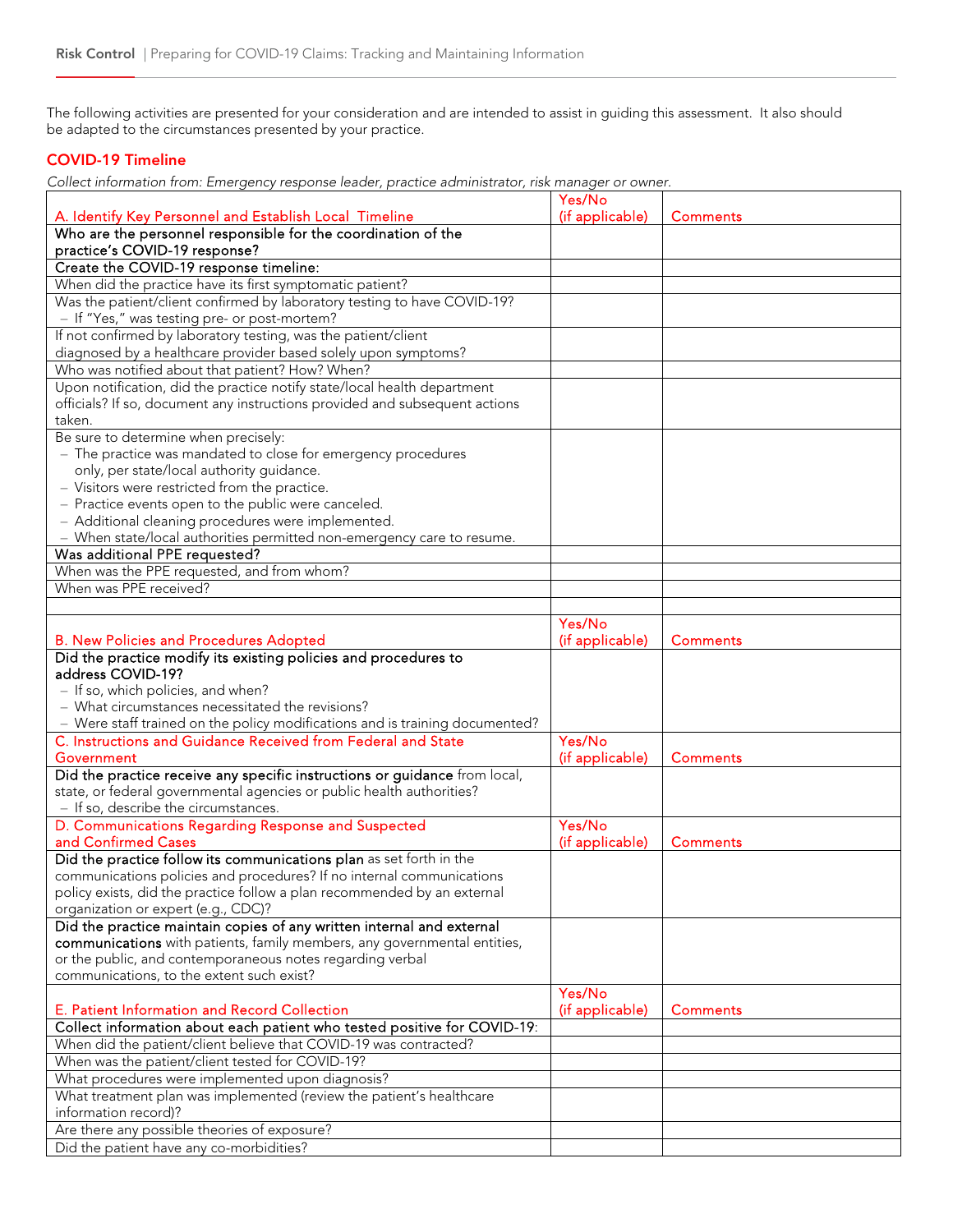|                                                                                                                                                                | Yes/No                    |                 |
|----------------------------------------------------------------------------------------------------------------------------------------------------------------|---------------------------|-----------------|
| F. Collect Informational Overview of Practice Staff                                                                                                            | (if applicable)           | <b>Comments</b> |
| How many office/practice locations?                                                                                                                            |                           |                 |
| For each office/practice location, during the relevant time period:<br>- What is the makeup of the staff, by category (i.e., healthcare practitioner,          |                           |                 |
| physical therapy assistant, nursing assistant, office manager, front office staff, etc.)?                                                                      |                           |                 |
| - How many employed staff (full-time and part-time)?                                                                                                           |                           |                 |
| - How many independent contractors? (full-time and part-time)?                                                                                                 |                           |                 |
| - When were contractors engaged, and when does their contract terminate?                                                                                       |                           |                 |
| - When were staff hired, fired, or resigned?                                                                                                                   |                           |                 |
| - How many staff and independent contractors were tested?                                                                                                      |                           |                 |
| - How many staff and independent contractors tested positive?                                                                                                  |                           |                 |
| - What were their schedules during the relevant time period?                                                                                                   |                           |                 |
| - Did they work at multiple facilities/other jobs during the same time period?                                                                                 |                           |                 |
| - How many staff and independent contractors were exposed to a known                                                                                           |                           |                 |
| positive patient or staff member/contractor?                                                                                                                   |                           |                 |
| - When were positive staff and contractors tested? By whom?                                                                                                    |                           |                 |
| - When were positive and exposed staff and contractors permitted to return                                                                                     |                           |                 |
| to work?                                                                                                                                                       |                           |                 |
| - How many staff and contractors were hospitalized and/or died from COVID-                                                                                     |                           |                 |
| 19?<br>What is the procedure of the practice for self-reporting of                                                                                             |                           |                 |
| symptoms by staff and contractor personnel?                                                                                                                    |                           |                 |
| How did the practice decide to test certain staff members or                                                                                                   |                           |                 |
| contractors?                                                                                                                                                   |                           |                 |
| What precautions were taken upon return to work for known positive or                                                                                          |                           |                 |
| exposed staff and contractors?                                                                                                                                 | Yes/No                    |                 |
| G. Third Parties with Known COVID-19 Cases                                                                                                                     | (if applicable)           | Comments        |
| Did any third party personnel come into contact with patients/clients? Collect                                                                                 |                           |                 |
| any information, including logs, of contractors and visitors (including non-staff                                                                              |                           |                 |
| providers/personnel who were in contact with patients/clients, e.g., contractors,<br>maintenance/repair personnel, vendors, and environmental services staff). |                           |                 |
|                                                                                                                                                                |                           |                 |
| Were any third parties positive or symptomatic for COVID-19? If so, when?                                                                                      |                           |                 |
| H. Infection Prevention/Control                                                                                                                                | Yes/No<br>(if applicable) | <b>Comments</b> |
| Was there evidence that the practice engaged in or promoted the practice                                                                                       |                           |                 |
| of any of the following, and if so, was the use tracked and monitored?                                                                                         |                           |                 |
| Use of non-FDA approved medical supplies or devices.                                                                                                           |                           |                 |
| Use of PPE from outside the supply chain (e.g., homemade masks; PPE from                                                                                       |                           |                 |
| home).                                                                                                                                                         |                           |                 |
| What is the intake process of the practice for screening potentially                                                                                           |                           |                 |
| infectious persons at initial points of the patient encounter?                                                                                                 |                           |                 |
| Did the practice adhere to all appropriate infection prevention/control                                                                                        |                           |                 |
| practices? Including:                                                                                                                                          |                           |                 |
| - The intake process for screening potentially infectious persons at initial                                                                                   |                           |                 |
| points of the patient encounter;                                                                                                                               |                           |                 |
| - Creation of a log of all individuals who entered rooms or cared for patients/client                                                                          |                           |                 |
| with known/suspected infection;                                                                                                                                |                           |                 |
| - Use of dedicated or disposable non-critical care equipment (e.g.,                                                                                            |                           |                 |
| radiographic equipment, blood pressure cuffs, etc.);                                                                                                           |                           |                 |
| - Disinfection procedures for care equipment used on multiple patients;                                                                                        |                           |                 |
| - Access to alcohol-based hand sanitizer at each entrance and common areas                                                                                     |                           |                 |
| of the practice;                                                                                                                                               |                           |                 |
| - Access to no-touch receptacles in common areas of the practice;                                                                                              |                           |                 |
| - Access to alcohol-based hand sanitizer in patient care areas;                                                                                                |                           |                 |
| - Auditing compliance with hand hygiene policies;                                                                                                              |                           |                 |
| - Cleaning and disinfecting surfaces and equipment in clinical and non-clinical area;                                                                          |                           |                 |
| - Access to Environmental Protection (EPA) registered and approved emerging<br>viral pathogens claims for use on hard, nonporous surfaces in clinical and non- |                           |                 |
|                                                                                                                                                                |                           |                 |
| clinical areas (e.g. offices, break rooms); and<br>- Appropriate management of laundry and medical waste.                                                      |                           |                 |
|                                                                                                                                                                |                           |                 |